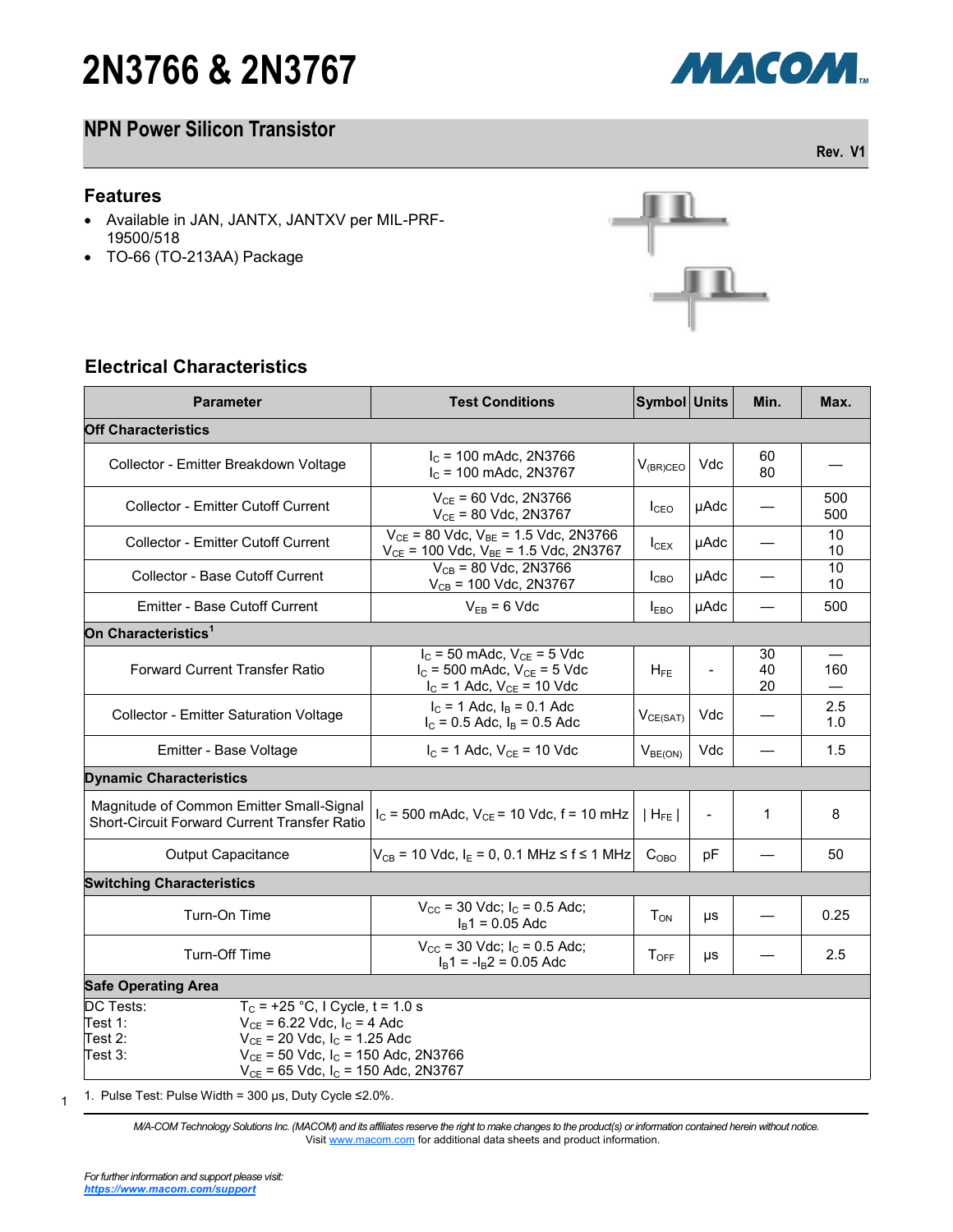# **2N3766 & 2N3767**

## **NPN Power Silicon Transistor**

**Rev. V1**

МАСОМ.

#### **Absolute Maximum Ratings**

| <b>Ratings</b>                                     | Symbol                                                   | Value                               |
|----------------------------------------------------|----------------------------------------------------------|-------------------------------------|
| Collector - Emitter Voltage<br>2N3766<br>2N3767    | V <sub>CEO</sub>                                         | 60 Vdc<br>80 Vdc                    |
| Collector - Base Voltage<br>2N3766<br>2N3767       | V <sub>CBO</sub>                                         | 80 Vdc<br>100 Vdc                   |
| Emitter - Base Voltage                             | V <sub>EBO</sub>                                         | 6 Vdc                               |
| <b>Base Current</b>                                | <sub>B</sub>                                             | 2 Vdc                               |
| <b>Collector Current</b>                           | $I_{\rm C}$                                              | 4 Adc                               |
| Total Power Dissipation $@$ TA = 25°C <sup>1</sup> | $P_T$                                                    | 25 W                                |
| Operating & Storage Temperature Range              | ${\mathsf T}_{\mathsf{OP}},\,{\mathsf T}_{\mathsf{STG}}$ | $-65^{\circ}$ C to $+200^{\circ}$ C |

1. Derate linearly @ 143 mW / °C between  $T_c = 25$ °C and  $T_c = 200$ °C

### **Thermal Characteristics**

| <b>Characteristics</b>               | Symbol    | Max. Value |
|--------------------------------------|-----------|------------|
| Thermal Resistance, Junction to Case | −<br>≺θJC | 2.66°C/W   |

#### **Outline Drawing**



NOTE: Dimensions in Inches [mm]

<sup>2</sup>

*M/A-COM Technology Solutions Inc. (MACOM) and its affiliates reserve the right to make changes to the product(s) or information contained herein without notice.*  Visit [www.macom.com](http://www.macom.com/) for additional data sheets and product information.